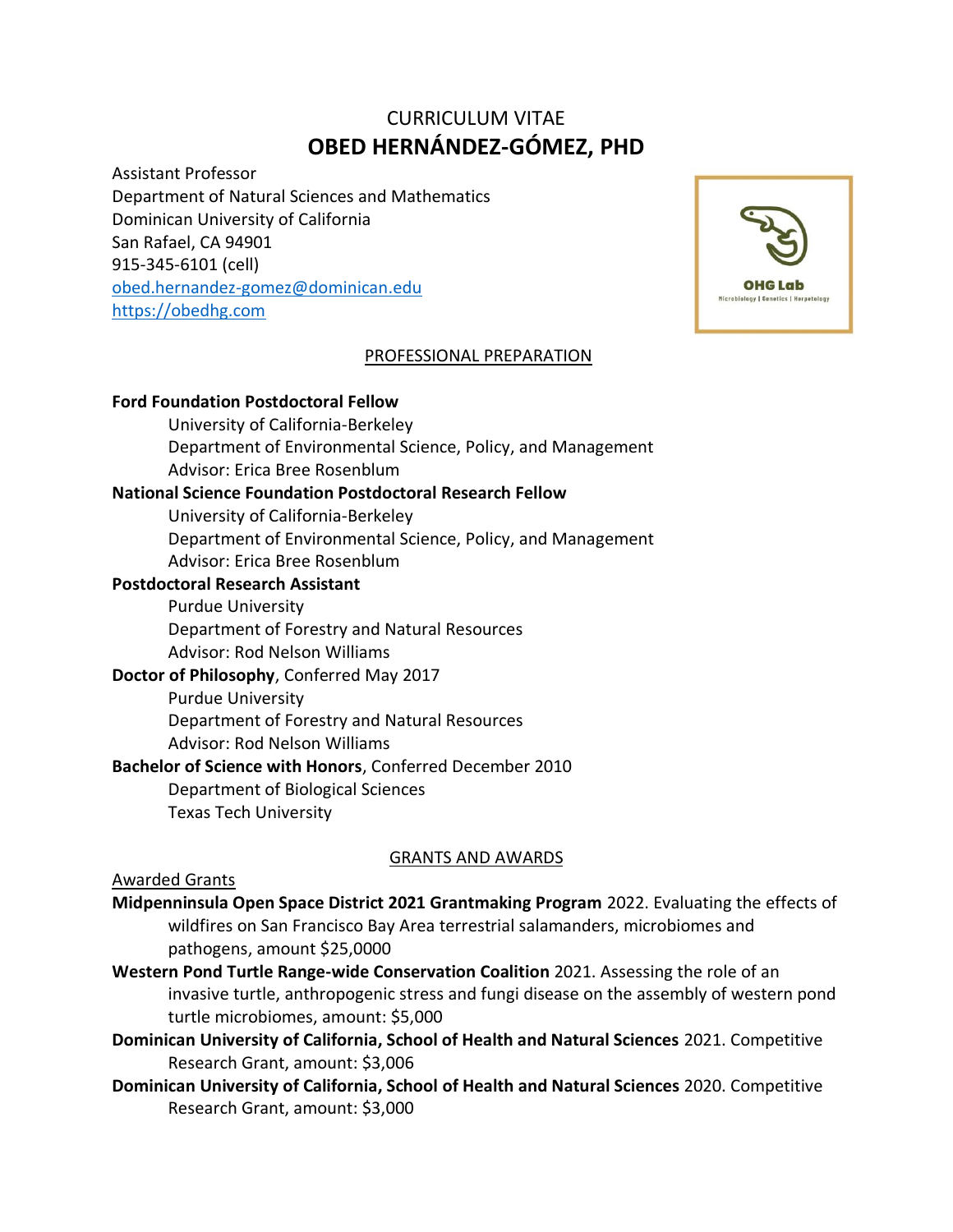- **The National Academies of Sciences, Engineering, and Medicine** 2019. Ford Foundation Postdoctoral Fellowship, amount: \$45,000
- **Indiana Department of Natural Resources** 2017. Endangered Species Grant, co-PI, amount: \$92,845
- **National Science Foundation** 2017. Postdoctoral Research Fellowship in Biology, amount: \$138,000
- **Cryptobranchid Interest Group** 2016. Investigating hellbender immunity and advantages of environmental microbe exposure prior to re-introduction, co-PI, amount: \$948
- **Indiana Academy of Sciences** 2016. Investigating hellbender immunity and advantages of environmental microbe exposure prior to re-introduction, co-PI, amount: \$3,000
- **Purdue University-Department of Forestry and Natural Resources Investments in Excellence Small Grants Program** 2014. Landscape genetics of wood frogs (*Lithobates sylvaticus*) in a complex world: pesticides, viruses, and parasites, co-PI, amount: \$15,000
- **Purdue University-Office of Engagement Community Service/Service Learning Grant Program**  2013. Bridging the gap between community colleges and four-year institutions: a collaboration between Purdue University's Latinx Graduate Student Organization and Ivy Tech Community College, amount: \$500

### Awards

**Purdue University – Department of Forestry and Natural Resources Outstanding Young Alumni Award** 2021. Recognizes the accomplishments of individuals who have excelled in professional and civic accomplishments and have graduated from Purdue within the last 15 years.

## PUBLICATIONS

# **2022**

Wuerthner, V.P., J. Hua, **O. Hernández-Gómez.** *In press.* Life stage and proximity to roads shape the skin microbiota of eastern newts (*Notophthalmus viridescens*). *Environmental Microbiology.*

# **2021**

- <sup>1</sup>Buttimer, S.M., **O. Hernández-Gómez**, E.B. Rosenblum. 2021. Skin bacterial metacommunities of San Francisco Bay Area salamanders are structured by host genus and habitat quality. *FEMS Microbiology Ecology.* 97 (12):fiab162*.*
- Lambert, M., **O. Hernández-Gómez**, A. Krohn, A. Mullow, L. Patterson, E.B. Rosenblum, M. Timmer, J. Willis, J. Bushell. 2021*.* Turtle shell disease fungus (*Emydomyces testavorans*): first documented occurrence in California and prevalence in free-living turtles. *Ichthyology and Herpetology.*109: 958-962.

# **2020**

- <sup>2</sup>**Hernández-Gómez, O.** 2020. Climate change disturbs wildlife microbiomes. *Nature Climate Change.* DOI: 10.1038/s41558-020-00923-5
- Diaz, L., **O. Hernández-Gómez**, S.D. Unger, L.A. Williams, C.M.B. Jachowski. 2020. Prevalence of *Batrachochytrium dendrobatidis* in immature eastern hellbenders *Cryptobranchus alleganiensis* from North Carolina, USA. *Diseases of Aquatic Organisms.* 140:73-18.
- Kenison, E.K., **O. Hernández-Gómez**, R.N. Williams. 2020. A novel bioaugmentation technique effectively increases the skin-associated microbial diversity of captive eastern hellbenders. *Conservation Physiology*. 8:coaa040.
- Lambert, M.R., M.C. Womack, A.Q. Byrne, **O. Hernández-Gómez**, C.F. Noss, A.P. Rothstein, D.C. Blackburn, J.P. Collins, M.L. Crump, M.S. Koo, L. Rollins-Smith, V.T. Vredenburg, E.B.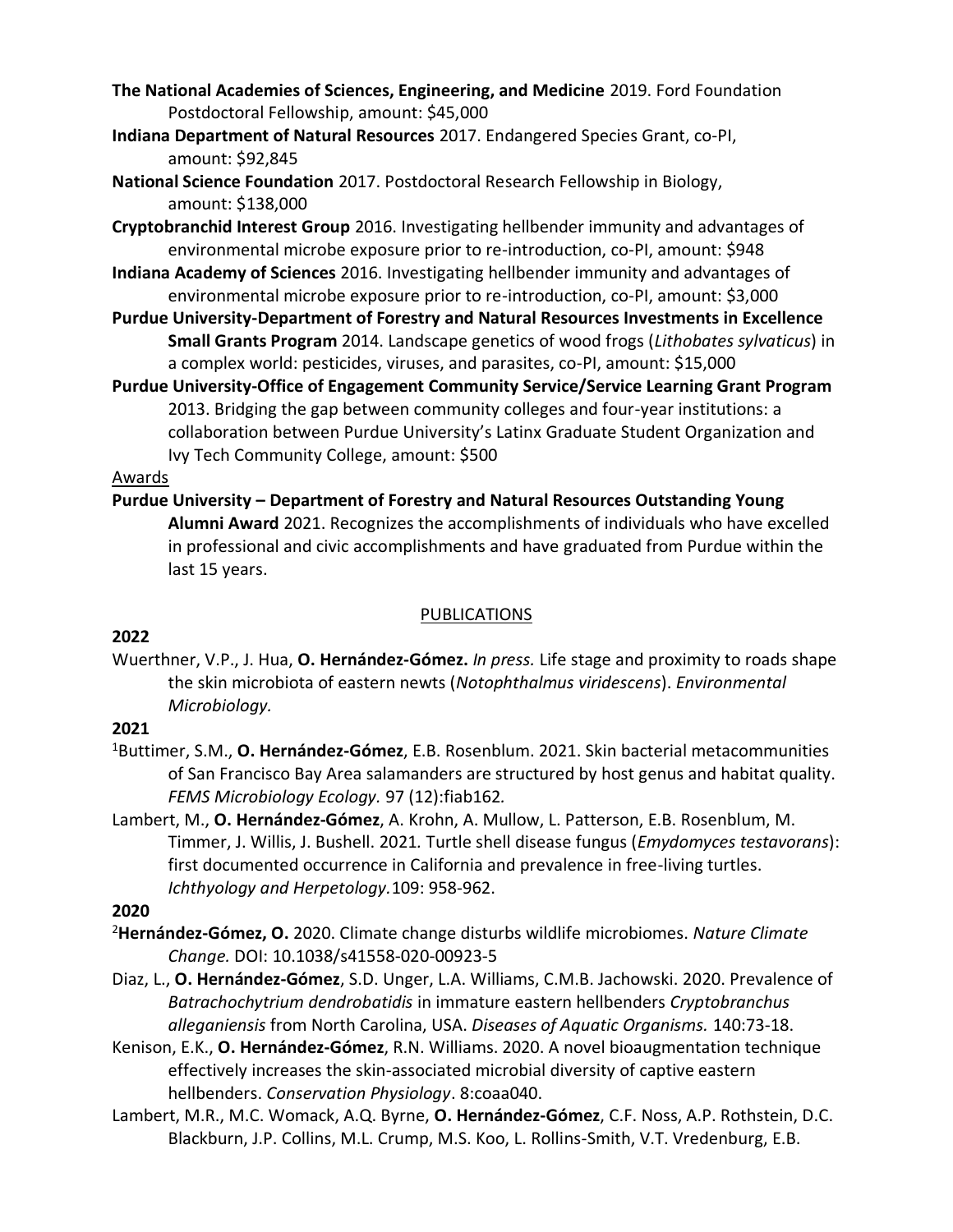Rosenblum. 2020. Comment on "Amphibian fungal panzootic causes catastrophic and ongoing loss of biodiversity." *Science.* 367:aay1838.

- **Hernández-Gómez, O.**, A.Q. Byrne, A. Gunderson, T.S. Jenkinson, C.F. Noss, A.P. Rothstein, M.C. Womack, E.B. Rosenblum. 2020. Invasive vegetation affects amphibian skin microbiota and body condition. *PeerJ.* 8:e8549. DOI: 10.7717/peerj.8549
- **Hernández-Gómez, O.**, V.P. Wuerthner, J. Hua. 2020. Amphibian host and skin microbiota response to a common agricultural antimicrobial and internal parasite. *Microbial Ecology.* 79:175-191*.*

# **2019**

- Wuerthner, V.P., **O. Hernández-Gómez**, J. Hua. 2019. Amphibian skin microbiota response to variable housing conditions and experimental treatment across space and time. *Journal of Herpetology.* 53:324-335.
- **Hernández-Gómez, O.**, S.J.A. Kimble, J. Hua, V.P. Wuerthner, D.K. Jones, B.M. Mattes, R.D. Cothran, R.A. Relyea, J.T. Hoverman. 2019. Local adaptation of the MHC class IIB gene in populations of wood frogs (*Lithobates sylvaticus*) correlates with proximity to agriculture. *Infectious Diseases, Genetics, and Evolution.* 73:197-204.

# **2018**

- **Hernández-Gómez, O.**, J.T. Briggler, R.N. Williams. 2018. Captivity-induced changes in the skin microbial communities of hellbenders (*Cryptobranchus alleganiensis*). *Microbial Ecology.*  77:782-793.
- **Hernández-Gómez, O.**, J.T. Briggler, R.N. Williams. 2018. Influence of immunogenetics, sex, and body condition on the cutaneous microbial communities of two giant salamanders. *Molecular Ecology.* 27:1915-1929.

### **2017**

- **Hernández-Gómez, O.**, S.J.A. Kimble, J.T. Briggler, R.N. Williams. 2017. Characterization of the cutaneous bacterial communities of two giant salamander subspecies. *Microbial Ecology.* 73:445-454.
- **Hernández-Gómez, O.**, J.T. Hoverman, R.N. Williams. 2017. Cutaneous microbial community variation across populations of eastern hellbenders (*Cryptobranchus alleganiensis alleganiensis*). *Frontiers in Microbiology.* 8:1379 DOI: 10.3389/fmicb.2017.01379

<sup>1</sup>undergraduate mentorship project

<sup>2</sup>not peer reviewed

# SELECTED PRESENTATIONS

- **World Microbe Forum**, Online 2021. From the organismal to biosphere levels: Environmental impacts on the amphibian microbiota. (*invited*)
- **San Diego Zoo Global Beckman Center for Conservation Research Seminar Series**, San Diego, CA – 2020. Eco-evolutionary processes linking amphibian hosts, microbial symbionts, and pathogens. (*invited*)
- **Washington State University – Vancouver Science Seminar Series**, Vancouver, WA 2020. Ecoevolutionary processes linking amphibian hosts, microbial symbionts, and pathogens. (*invited*)
- **The Wildlife Society**, Reno, NV 2019. Captivity-induced changes in the skin microbial communities of hellbenders.
- **Joint Meeting of Ichthyologists and Herpetologists**, Snowbird, UT 2019. Captivity-induced changes in the skin microbial communities of hellbenders.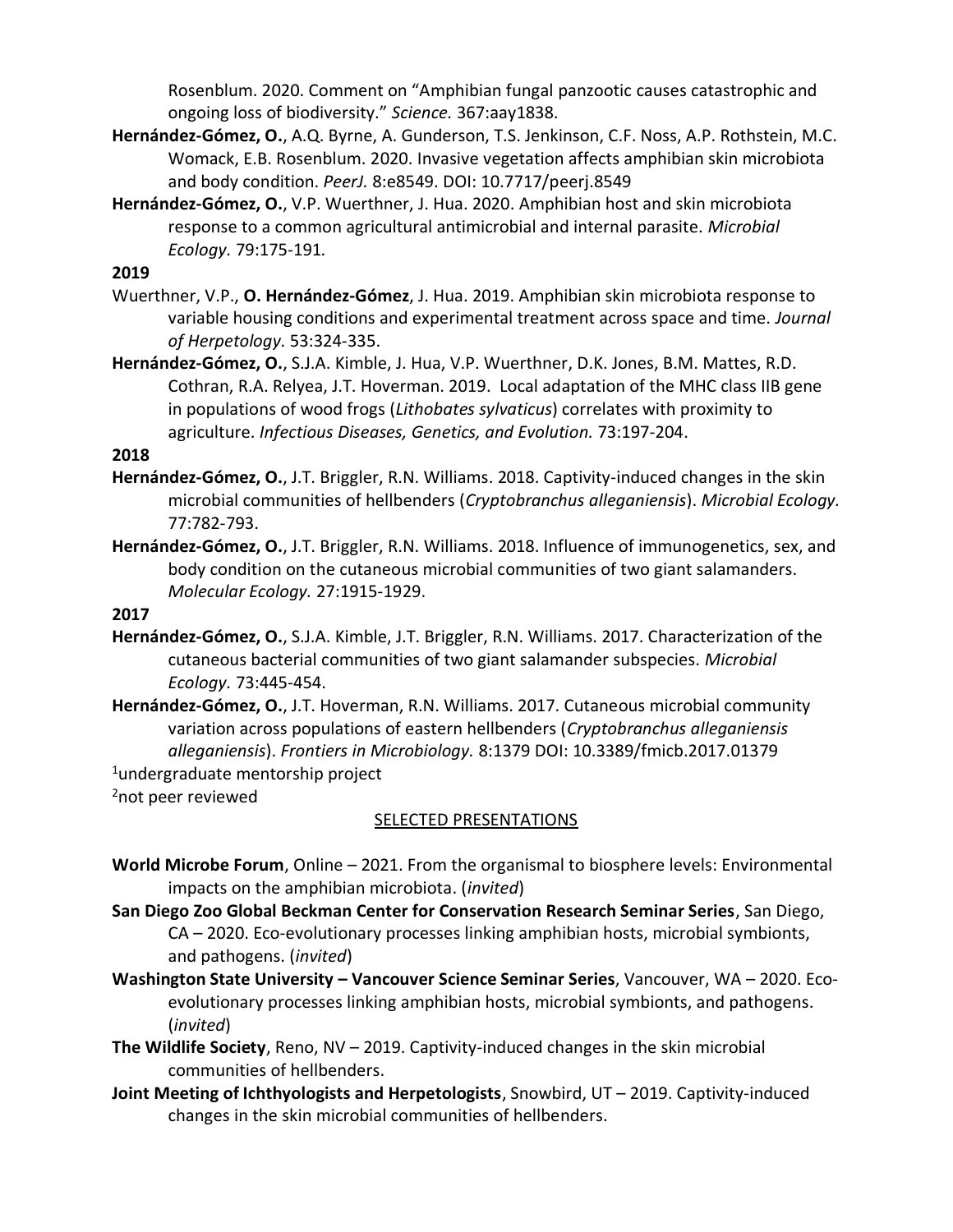**Evolution,** Providence, RI – 2019. Distribution of antifungal bacteria in the cutaneous microbiomes of San Francisco Bay Area salamanders.

**9 th Biennial Hellbender Symposium**, Blacksburg, VA – 2019. Captivity-induced changes in the skin microbial communities of hellbenders.

**Museum of Vertebrate Zoology**, UC Berkeley – 2018. Microbial ecology of the amphibian skin: investigations of local and regional factors shaping the skin microbiota of amphibians.

**Ecological Society of America**, New Orleans, LA – 2018. Influence of immunogenetics, sex, and body condition on the cutaneous microbial communities of two giant salamanders.

**Joint Meeting of Ichthyologists and Herpetologists**, Rochester, NY – 2018. Local adaptation in an agricultural habitat gradient influences the MHC IIB of wood frogs and immunity to a common amphibian parasite.

### TEACHING

**Dominican University of California – Department of Natural Sciences and Mathematics Cellular and Developmental Biology** (BIO1100) 2020-2022. 4 semesters, ~15-45 students per session Spring 2021 Instructor Review Score: 4.67/5 Fall 2021 Instructor Review Score: 4.88/5 **Advanced Genetics** (BIO3200/3205 – lecture and laboratory) 2020-2021. 2 semesters, ~15 students per session Spring 2021 Instructor Review Score: 4.90/5 **Research Methodology Series I, II, and III** (BIO2990, BIO4990, BIO4991, BIO4993) 2020-2021. 1 semester each, ~5 students per session Spring 2021 Instructor Review Score: 5.00/5 Fall 2021 Instructor Review Score: 5.00/5 **Herpetology 101** (BIO1500) 2020. 1 semester, 5 students per session – virtual lecture and labs Summer 2020 Instructor Review Score: 5.00/5 **General Microbiology** (BIO3610/3615 – lecture and laboratory) 2020-2021. Instructor, ~15 students per session – virtual lecture and hybrid labs Fall 2020 Instructor Review Score: 5.00/5 Fall 2021 Instructor Review Score: 4.71/5 **Computational Biology and Chemistry** (BIO4900/4905 – lecture and laboratory) 2021. Co-instructor,  $\sim$ 10 students per session – in person lecture and labs Fall 2021 Instructor Review Score: 5.00/5 **Disease Ecology** (ENSC3200 – Lecture) 2022. Being taught Spring 2022, ~20 students per session. **Purdue University – Departments of Forestry and Natural Resources/ Biological Sciences Laboratory in Ecology and Systematics of Fish, Amphibians, and Reptiles** (FNR 242) 2013-2014, 2016. Teaching assistant, 2 sections with ~12-20 students per section **Disease Ecology** (FNR 598/BIOL 595) 2016. Co-instructor, 33 undergraduate and 5 graduate students **Natural Resources Practicum** (FNR 373) 2014. Teaching assistant, field course with ~20 students Guest lectures in **Herpetology, Wildlife in America, Disease Ecology**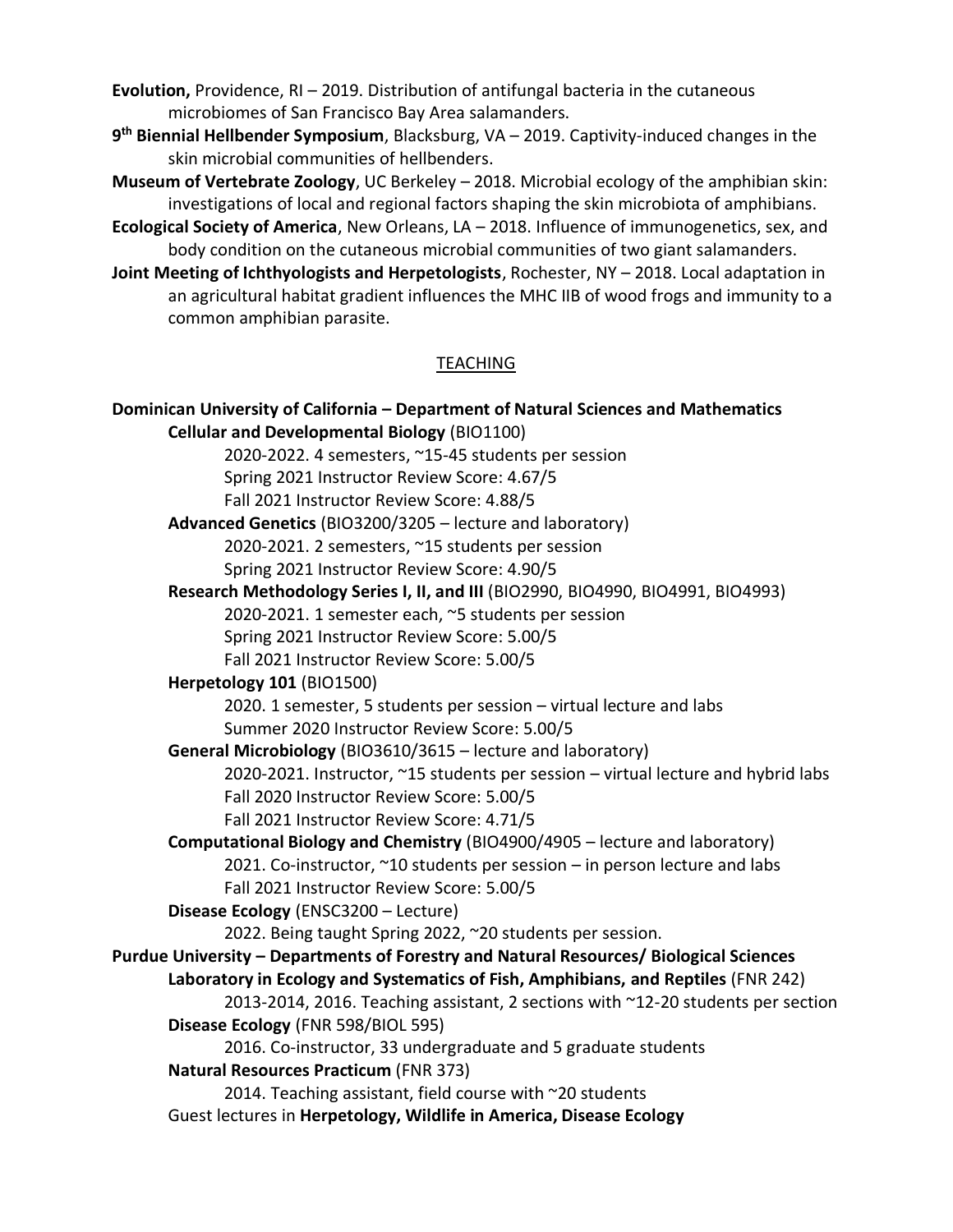## STUDENT MENTORSHIP

#### Undergraduate Student Mentorship

Dominican University of California

**Xitlaly Santos**, Microbiology Research Technician

**Hailey Cambria**, Microbiology Research Technician

**Amber Del Rosario**, Post-bac Student Researcher

**Reuben Oumunov**, Undergraduate Student Researcher

**Natalie De la Cruz**, Undergraduate Research Assistant, Research Methodology Series **Alison White**, Undergraduate Research Assistant, Research Methodology Series **Elijah Costly-Tigueros**, Undergraduate Research Assistant, Research Methodology Series **Tatiana Rodriquez**, Undergraduate Research Assistant, Research Methodology Series **Madison Giannetto**, Undergraduate Research Assistant, Research Methodology Series

**Chelsea Martin**, Undergraduate Research Intern

**Lubna Mulla**, Undergraduate Research Intern

**Fernanda Galo**, Undergraduate Student Researcher

**Carl Hermes Castillo**, Post-bac Student Researcher

University of California, Berkeley

**Shannon Buttimer**, Undergraduate Research Assistant, College of Natural Resources Sponsored Projects for Undergraduate Research

**Ricardo Moctezuma**, Undergraduate Research Assistant

**Albert Tang**, Undergraduate Research Assistant

**Carissa Tinoco**, Undergraduate Research Assistant

# Purdue University

**Dr. Ardith Wang DMV**, Undergraduate Research Assistant, National Science Foundation Louis Stokes Alliances for Minority Participation Fellow

**Dr. Montana Campbell DMV**, Undergraduate Research Assistant

# Graduate Student Mentorship – Committee/Co-mentorship

**Haeli Lomheim,** Dominican University of California Master's student in the Department of Natural Sciences and Mathematics

**Bharati Gohker**, Dominican University of California Master's student in the Department of Natural Sciences and Mathematics

**Shannon Buttimer**, University of Alabama PhD student in the Department of Biological **Sciences** 

**Vanessa Wuerthner**, Binghamton University PhD student in the Department of Biological Sciences

# CONTRIBUTIONS TO DIVERSITY, EQUITY, AND INCLUSION

**Dominican University of California-Diversity Action Group**, San Rafael, CA – 2020-2021.

Member of the subcommittee for campus outreach which hosts DEI-related events for faculty, staff, and students.

- **Dominican University of California-Department of Natural Science and Mathematics Diversity, Equity and Inclusion Committee**, San Rafael, CA – 2020-2021. Member of the departmental committee for DEI policy review and implementation.
- **Community Resources for Science**, Berkeley, CA 2017-2020. Participated in the Bay Area Scientists in Schools and Be a Scientist programs as a Spanish-speaking mentor.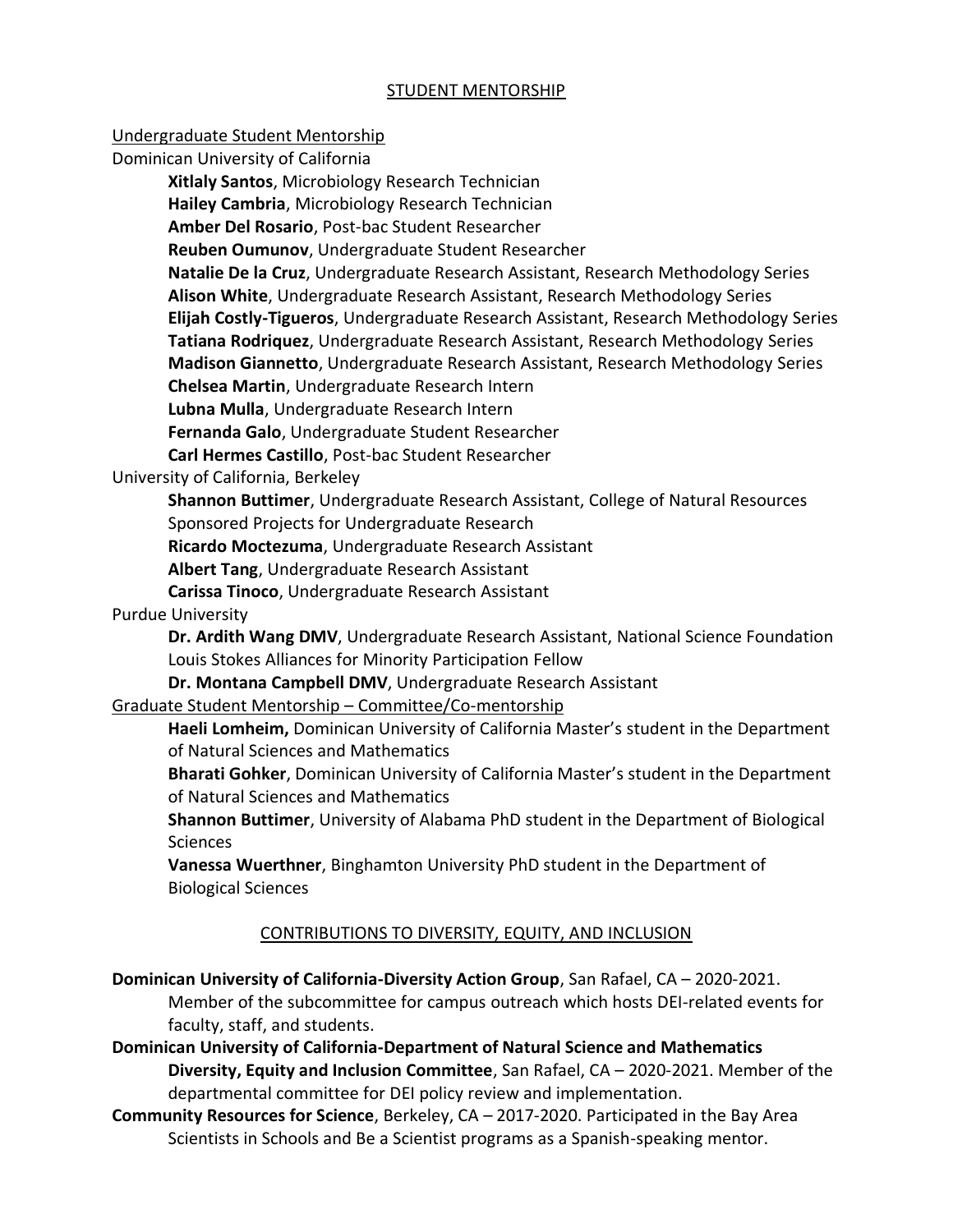- **Excelling in Science as an ESL Student**, Lafayette, IN 2015-2016. Developed a science motivational outreach program for elementary and middle school English as a second language students.
- **Louis Stokes Alliances for Minority Participation**, Lafayette, IN 2014-2015. Mentored undergraduate students from underrepresented communities through the development, execution, and publication of research projects.
- **Purdue U. Latinx Graduate Student Research Symposium**, Lafayette, IN 2015. Co-chaired the organization of a campus-wide research symposium featuring Latinx graduate students.
- **Bridge Program – Ivy Tech Community College**, Lafayette, IN 2013. Organized a two-day workshop focused on helping community college students plan their transfer into a four-year secondary education institution.

# SELECTED ENGAGEMENT ACTIVITIES

- **Santa Cruz Sentinel**, Santa Cruz, CA 2021. *Turtle science: Scotts Valley pond hosts hungry fungal mystery* – Feature on the cover of the newspaper covering the OHG Lab's turtle shell rot disease work in the Bay Area.
- **NBC Bay Area**, San Francisco, CA 2021. *Local Salamander Study Could Shed Life on Life in Fire Zones –* A five-minute segment on the OHG Lab's terrestrial salamander research was features as part of the television station's climate change series.
- **Laurel Dell Elementary**, San Rafael, CA 2020. Collaborated with the afterschool program to deliver herpetology show and tell lesson with K-1<sup>st</sup> graders.
- **#ProjectPhenomena**, San Diego County Office of Education Science Resource Center, San Diego, CA – 2019. Collaborated with K-12 teachers to develop Next Generation Science Standards lesson plans based on amphibian microbiome research.
- **Save the Frogs Day**, Museum of Vertebrate Zoology, Berkeley, CA 2018-2019. Participated in the delivery of conservation outreach activities to  $1<sup>st</sup>$  and  $5<sup>th</sup>$  grade classes.
- **Wednesdays in the Wild**-**Lily Nature Center**, West Lafayette, IN 2016. Delivered a public science outreach presentation on amphibian microbiome research.
- **HerpinTime Radio** 2015. Invited guest on a podcast episode on hellbender conservation.
- **Columbia Park Zoo**, Lafayette, IN 2014. Participated in the delivery of amphibian conservation activities to attendees of a zoo summer camp.
- **Help the Hellbender Day**, Lafayette, Corydon, and Evansville, IN 2013-2017. Aided in the generation of outreach materials and organization of outreach events focused on hellbender conservation.
- **4-H National Wildlife Habitat Evaluation Program**, Trafalgar, IN 2013. Participated in planning, overseeing, and judging competition events for the national contest.

# SYNERGISTIC ACTIVITIES

#### **Affiliations**

The Wildlife Society Society for the Study of Evolution American Society for Microbiology Society for the Study of Amphibians and Reptiles Ecological Society of America

# **Organizational Leadership**

Dominican University of California – Campus Wide Leadership